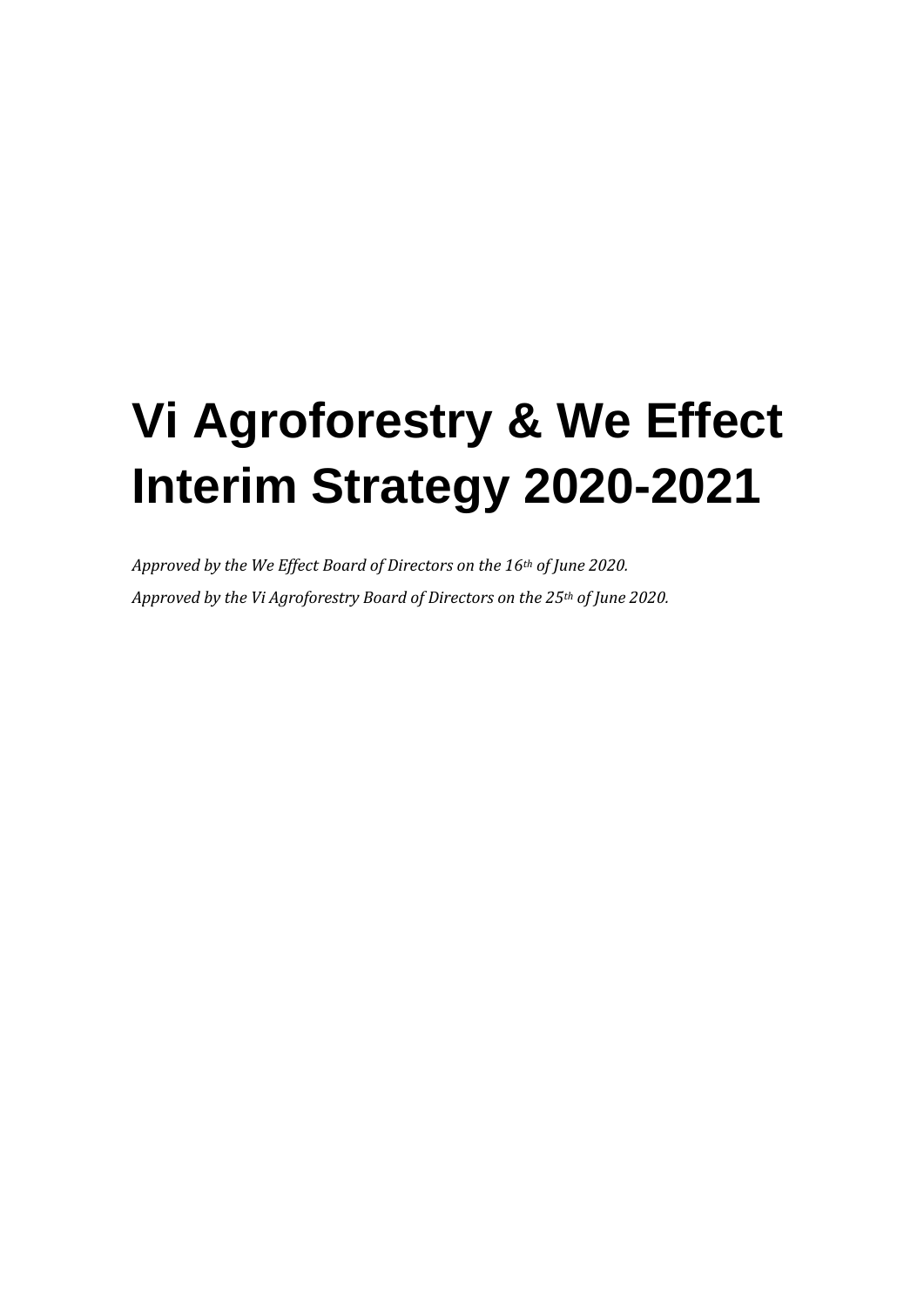# **Vi Agroforestry**

**Vi Agroforestry** started in 1983 as a tree-planting project around Lake Victoria in East Africa, initiated by the Swedish magazine Tidningen Vi.

Today, Vi Agroforestry is a development cooperation organisation that supports the strengthening of local **farmers organisations** to reduce poverty, hunger, and deforestation whilst contributing to **increased biodiversity**. Vi Agroforestry is a foundation owned by the Swedish Cooperative Union (KF).

Vi Agroforestry's mission is to fight poverty and **climate change** - together. Our target groups are smallholder farmer families living in poverty, with a special focus on women, youth and children, who are members or potential members of democratic farmers' organisations.

Vi Agroforestry adopts a holistic approach to smallholder agriculture where agroforestry, with **trees in agriculture**, is at the core. Vi Agroforestry applies a rights-based approach in all its work, thereby addressing the root causes of poverty.

Vi Agroforestry works in Kenya, Rwanda, Tanzania, and Uganda.

## **We Effect**

**We Effect** is a development cooperation organisation founded in 1958 by the Swedish cooperative movement with the aim of **fighting poverty**. 70 Swedish cooperative and/or customer-owned companies and organisations are members of We Effect.

We Effect's mission is to enable people living in poverty to improve their living conditions, defend their rights and contribute to a just society. We Effect works in the thematic fields of sustainable **rural development** and **adequate housing** with a strong focus on **women's rights**.

The target groups for our development cooperation are our partner organisations and their existing and potential members. Most of our **partner organisations** are member-based farmer organisations, housing cooperatives or savings and credit associations.

We Effect applies a rights-based approach. This means that our development activities are developed in dialogue with our partner organisations, with strong local ownership, characterized by accountability, transparency, non-discrimination, and meaningful participation.

We Effect works in more than 20 countries in Africa, Asia, Europe, and Latin America.

#### *Our visions*

*Vi Agroforestry: A sustainable environment that enables women and men living in poverty to improve their lives.*

*We Effect: A sustainable and just world free of poverty.*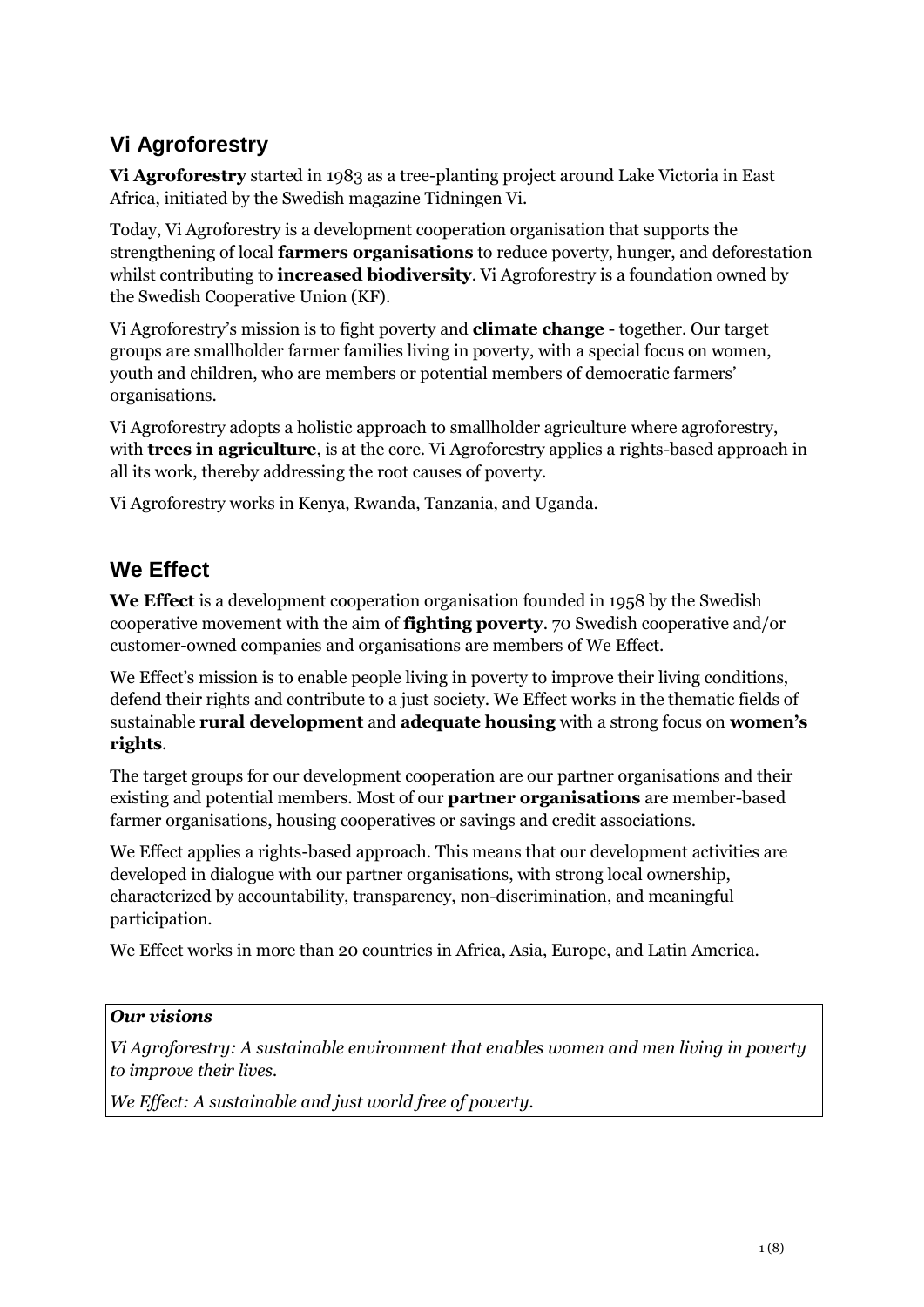## **Introduction:** Shifting focus to meet a new reality

The Covid-19 pandemic is a game-changer. The effects of the crisis are rapidly changing the preconditions for Vi Agroforestry and We Effects development cooperation. It is not possible to continue with business as usual and we therefore need to adapt to the changing context of our partner organisations and the communities in which they live.

This interim strategy is the joint response for Vi Agroforestry and We Effect action for the immediate future and is an amendment to the strategies for 2017-2021. The interim strategy will govern all operations moving forward. However, this strategy will build on previously established strategic goals and existing commitments.

The Boards of Directors of Vi Agroforestry and We Effect believe that there are strong reasons to strengthen and deepen cooperation between the organisations, not least to increase development and cost effectiveness. The decision to develop a joint interim strategy should be seen as a means to support further collaboration between the organisations. It is imperative that the Vi Agroforestry and We Effect pool resources and experiences to maximise the joint response to the effects of the corona crisis.

## **Context:** Increasing inequalities and growing poverty

The economic effects of the corona crisis could push half a billion people into poverty. Structural inequalities based on gender, race and wealth will worsen. The UN warns that the pandemic will double the number of people facing acute hunger and food shortage, from 135 million to 270 million by the end of 2020.

Women and girls will be disproportionally affected through increased exposure to genderbased violence, increased burden of care, and loss of income due to shutdown of the informal sector, where women are overrepresented. Youth unemployment is also increasing.

Previously established international ambitions on climate, resilience and biodiversity are threatened by short-term measures to re-start economies. Another challenge is that governments across the globe use the pandemic as an excuse to further shrink democratic space and exacerbate conflict and tensions. This comes at a time when democracy and human rights were already facing a global backlash

There are also opportunities. Vi Agroforestry and We Effect aim to use this moment in history to become better and even more relevant than before. We want to contribute to a better and more sustainable future and the time to do that is now.

#### *Cooperatives are key*

*"Cooperatives remain one of the best kept secrets in the Sustainable Development Goal toolbox. Cooperative enterprises are based on ethics, values, and a set of seven fundamental principles that keep people, rather than profit, at the centre of their businesses. Cooperatives can be a self-help tool for people to create their own economic opportunities through the power of the collective and pull themselves out of poverty. They re-invest in the communities in which they operate, securing not only the livelihoods of their members but also increasing the wealth of the community as a whole. By being sources of decent work, spaces for democracy and peace building, and an economic force, cooperatives are truly a partner in transforming our world."*

*(UN Department of Economic and Social Affairs, 2017)]*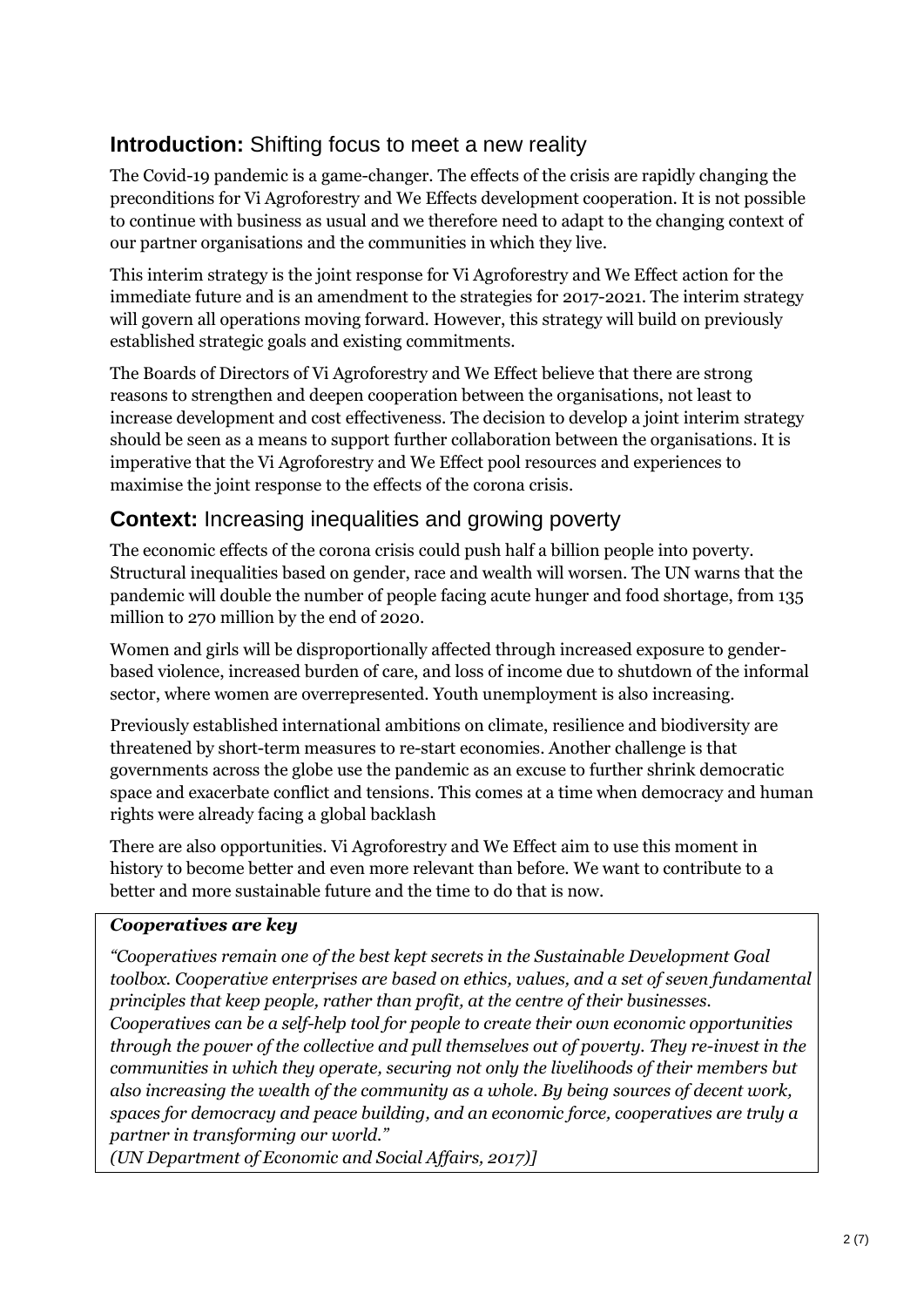## **Our objective:** The right to food and increased resilience

Departing from the economic crisis and the challenges facing our partner organisations, Vi Agroforestry and We Effect will focus on the fundamental human right to food.

#### **The objective of the strategy**

*Vi Agroforestry and We Effect will support cooperative and other member-based organisations to contribute to the right to food, increased resilience and sustainable livelihoods for their members and communities. This will be done with a strong focus on advancing gender equality, climate justice and tackling corruption.*

Beyond the immediate economic effects of the corona crisis, there are many reasons why people's right to food is not fulfilled. Situations are specific to their contexts, but the main root cause is linked to **unjust food production and marketing systems** and lack of government strategies to acknowledge and address the rights of the most vulnerable and marginalised populations. Where these strategies exist, their weak implementation and lack of focus on smallholder farmers are challenges. In our work, we will address both the availability of food and that people have the means to access it.

#### *The right to food*

*Vi Agroforestry and We Effect adhere to the UN definition of the right to food: The right to adequate food is realized when every man, woman and child, alone or in community with others, has the physical and economic access at all times to adequate food or means for its procurement. (Committee on Economic, Social and Cultural Rights, 1999)]*

From a **farmer's perspective,** challenges include denied right to land and water, limited access to extension and financial services, seeds and other agriculture inputs as well as unreliable and distorted markets. Climate change and decline in biodiversity poses further challenges. Government and trade policies often prioritize large-scale farmers and undermine production by smallholder farmers in general, specifically by female farmers. From a consumer's perspective, the main challenge is often the lack of income to buy food and the lack of access to and knowledge about nutritious food that enables a healthy diet.

Vi Agroforestry and We Effect will work together with our partner organisations to **address the root causes that limit individuals' and communities' right to food**. We will contribute to the following results:

- **Increased access to food:** Increased sustainable agriculture production including agroforestry. Improved access to agricultural, financial, extension and advisory services on sustainable production. Strengthened right to land and habitat and other productive resources. Improved accessibility to food in vulnerable and marginalised communities.
- **Sustainable livelihoods:** Strengthened economic opportunities, purchasing power and sustainable livelihoods of people living in poverty. Strengthened participation of smallholder farmer in agriculture value chains, including post-harvest practices and crop and animal insurance.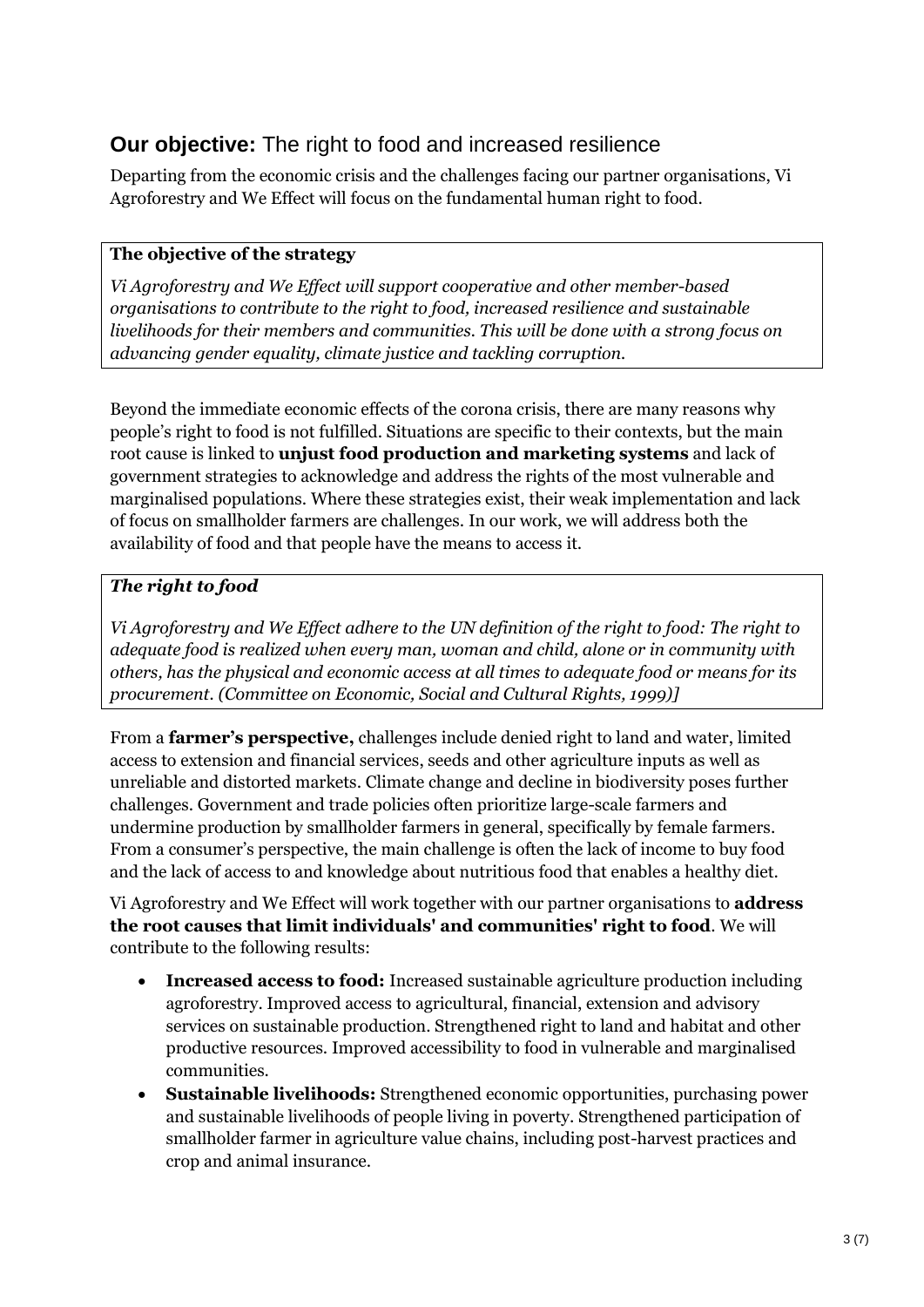- **Stronger organisations.** Improved conditions and an enabling economic and political environment for cooperatives and civil society organisations. Stronger integration of anti-corruption as a strategic development issue in all programming. Strengthened institutional capacity of partner organisations, including access to appropriate information and communication technology.
- **Strengthened resilience.** Strengthened organisations' and their communities' climate and social resilience including disaster risk reduction and early warning systems. Advocate for climate justice.
- **Gender equality.** Transformed gender norms to advance gender equality and women's economic empowerment, including addressing the care work burden and gender-based violence. All work will have a strong focus on the rights of women.

### **Our focus:** Address root causes, not symptoms

Vi Agroforestry and We Effect will pool decades of joint experience from working jointly with partner organisations, implementing programmes on sustainable rural development and the right to adequate housing, with a strong focus on the environment and the rights of women and girls.

In this strategy, we take this one step further, ensuring a **gender transformative approach**, addressing and changing the norms and structures causing inequalities and a strong focus on **climate justice** to ensure that we put the people and communities most vulnerable to the impacts of climate change at the heart of our work. To reach people living under the most vulnerable and marginalised conditions, it is also imperative that we include young people in our programming.

Corruption poses a serious threat to development and deepens poverty and injustice; Vi Agroforestry and We Effect put strong emphasis on anti-corruption in all aspects of our work. We also know that the risk of corruption increases in times of crisis and particularly when institutions are weak and public trust is low. In the wake of the corona crisis we will therefore strengthen our expertise to work with **anti-corruption** at strategic level within our organisations and with our partner organisations.

By addressing causes and not symptoms, Vi Agroforestry and We Effect work in accordance with the **rights-based approach**. We will seek a balance between partner organisations working to address challenges of their members and communities, i.e. concrete support to ensure the right to food, and advocacy towards policy changes. The focus on the right to food implies an even stronger focus on gender equality, as women carry the main responsibility for food production and access, as well as the burden of care at household and community level. In addition, we will strengthen our focus on climate justice, since the climate crisis is in itself a threat to food security.

In this strategy, we commit to a **stronger focus on the local community**, beyond the members of partner organisations. We do this based on the Agenda 2030 principle of leaving no one behind and the cooperative principle of caring for the community, including promotion of sustainable development and social justice.

The people most vulnerable to hunger are the most marginalised including minority groups, female or child headed households, and indigenous people. In many cases, the most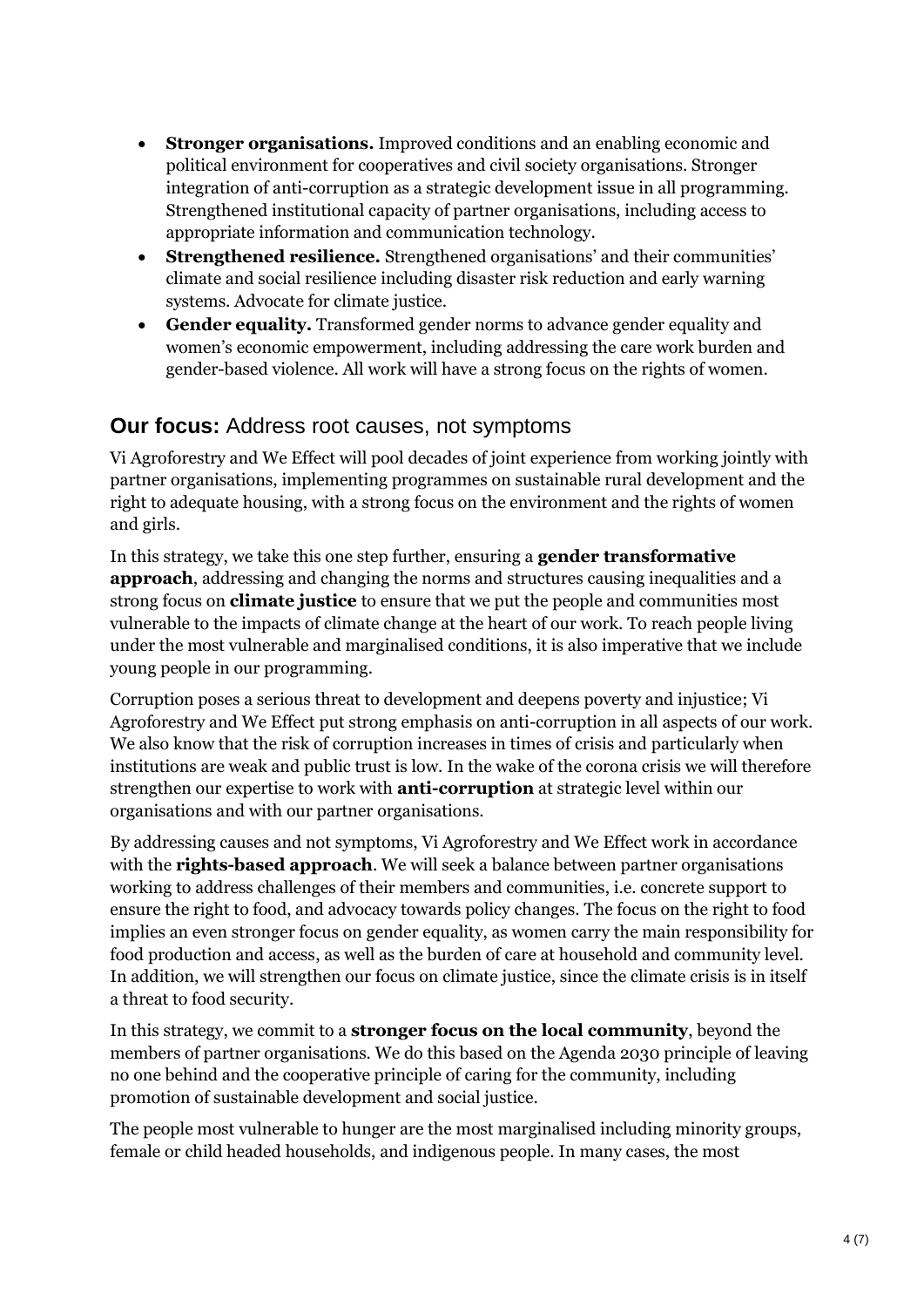marginalised are less likely to be active members of an organisation or cooperative. However, in a context of deepened poverty, inequality, injustice and increased hunger, they are the most important to reach. This is not an act of charity, but of justice and based on the important role that partner organisations can play as members of communities.

#### **Member-based organisations**,

including cooperatives, will continue to be at the heart of our programmes. The right to organise, mobilise and influence towards a common goal is central. Supported **farmers' organisations**, cooperatives and commodity associations are already playing a crucial role to address the right to food, both at production level where sustainable practices such as agroforestry and

#### **The Cooperative Principles**

- *1. Voluntary and Open Membership*
- *2. Democratic Member Control*
- *3. Member Economic Participation*
- *4. Autonomy and Independence*
- *5. Education, Training and Information*
- *6. Co-operation among Co-operatives*
- *7. Concern for Community*

agroecology will be promoted, and in voicing the interests of their members towards decision-makers and other actors. We seek to support women led organisations. We collaborate with technical partners whose main function is to support member-based organisations.

The right to **adequate housing and habitat**, and the right to food are interconnected. Access to housing and adequate living conditions is key to building resilience to pandemics and other disasters, not only for food security but also for e.g. water and sanitation, safety, and economic opportunities. Partner organisations working for the right to adequate housing are central to affirming the right to food for their members and other marginalised groups, including informal settlements.

Housing and farmers organisations can join forces and create **strategic links between rural and urban areas**, between producers and consumers, to create efficient value chains by cutting the middlemen. The organisations can also advocate together for the needs of marginalised people in rural and urban areas. All partner organisations are important platforms for mutual support and solidarity, especially in times of crisis.

Vi Agroforestry and We Effect recognise that our partner organisations operate in a variety of political contexts, in most cases in countries where governments are increasingly restricting democratic space for civil society organisations. This implies working together with our partner organisations to **defend the right to organisation and freedom of expression**. It also includes taking into account conflicts at all levels, both in terms of their influence on the right to food and in limiting the space for partner organisations to operate. This means it is critical to take a conflict sensitive approach in all programmes.